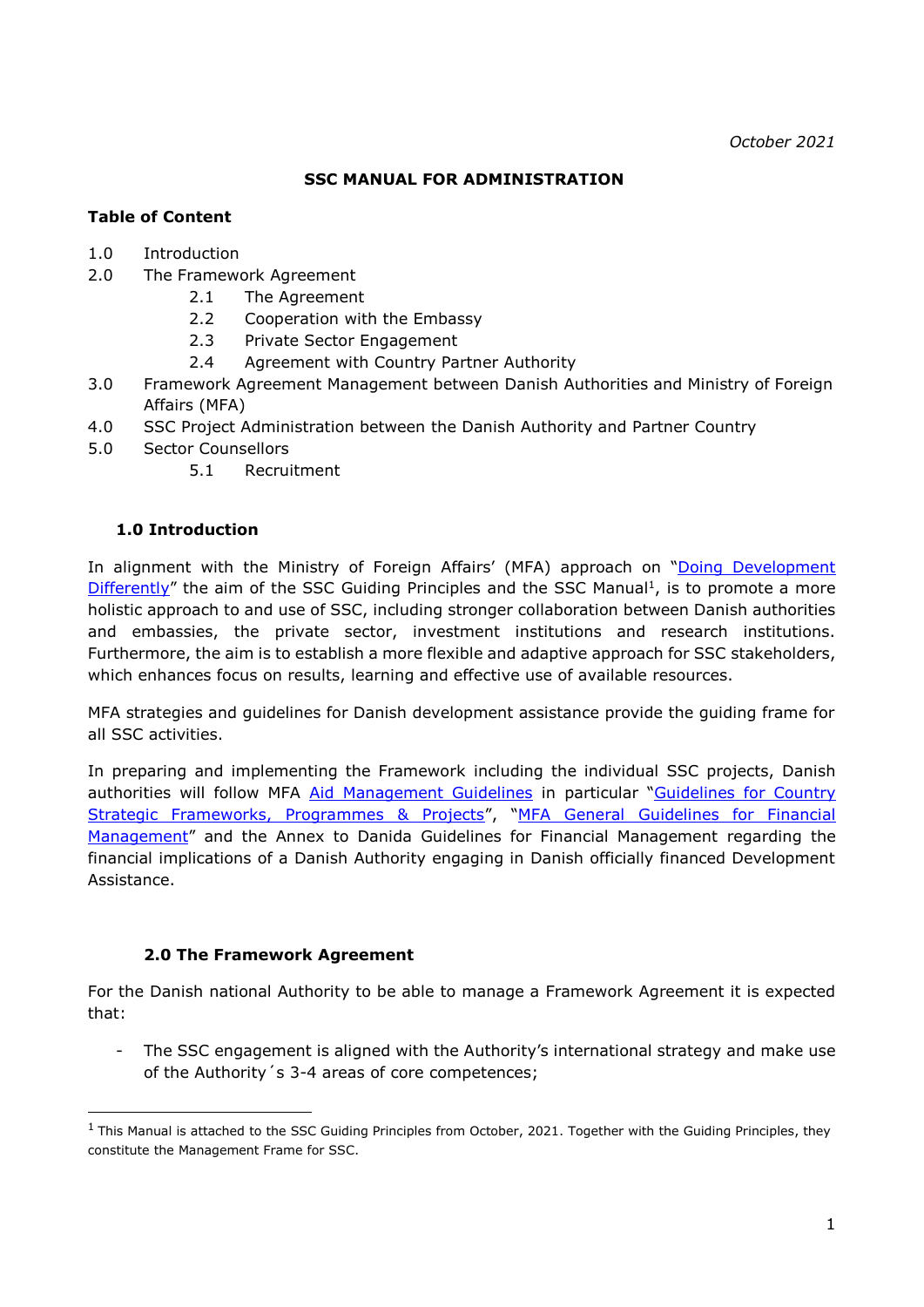- The Authority can enter into a strategic policy dialogue on its international engagement and has the capacity and resources to participate in programme management, reporting and dialogues with MFA; and
- The Authority has the capacity to develop and manage specific SSC projects;

#### **2.1 The Agreement**

The four-year Framework Agreement, covering all three outcomes of the Global Results Frameworks, should be a maximum of 12 pages (excluding annexes) and address the following:

- A brief narrative on how the SSC will support the international strategy, incl.
	- $\circ$  A presentation of SSC relevant core competencies and capacities of the Danish authorities to be employed;
	- $\circ$  A narrative on proposed Theory of Change for the Framework (TOC) (aligned with the SSC Global TOC) with reference to the selection of countries, partners and project focus within the areas of core competences;
	- o An overview of proposed SSC projects with information on project focus, main objectives, expected results along with description of entry phase (e.g. feasibility assessment and design, inception, implementation and/or completion phase);
- In cooperation with the Embassy, a brief context analysis of countries of cooperation, incl.
	- $\circ$  A brief summary of sector specific challenges and development problems to be addressed by the SSC projects;
	- o A brief presentation of past results and lessons learned;
	- $\circ$  A brief presentation of selected or anticipated partners and partners' priorities and capacities (brief overview of core strengths and capacity gaps);
	- $\circ$  Reference to any commercial or other cooperation with private partners in the countries of cooperation;
	- $\circ$  A brief presentation of agreed inputs and support from the Danish embassies in the selected countries.
- A Results Framework (aligned with the Global Results Framework) including objectives, outcomes and key expected outputs (targets) supported by verifiable indicators (aligned with the SSC global indicators); an overview of critical assumptions and a Risk Management Framework, incl.
	- $\circ$  A four year output-based budget incl. funding from SSC/MFA, potentially own funding (funds, human resources, etc.) and potentially other funding sources;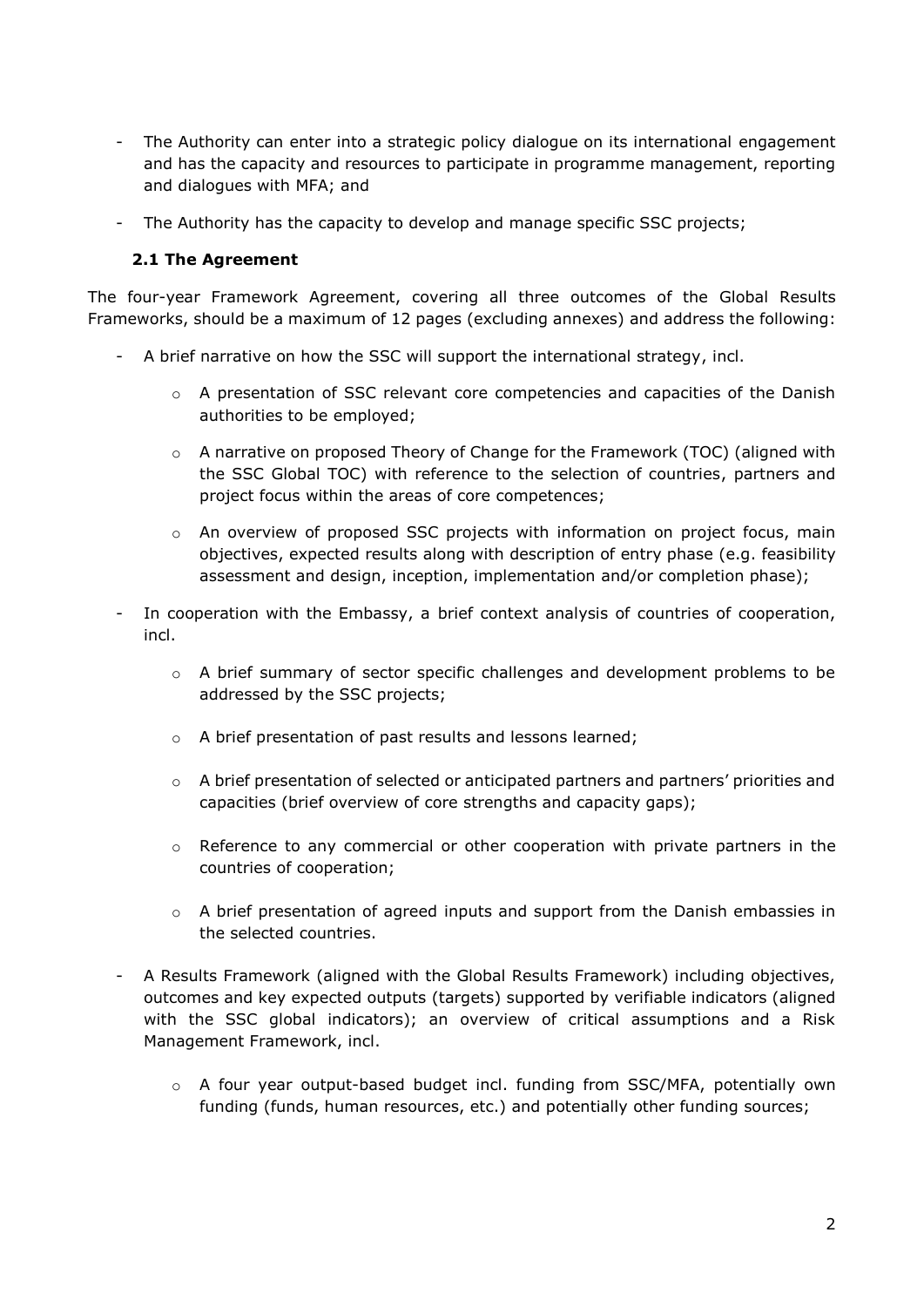- A presentation of the governance and management of the Framework Agreement including financial management and a basic Monitoring, Evaluation and Adaptive Learning (MEAL) framework<sup>2</sup> along with brief considerations for the closure and exit.
- An annex with all individual SSC projects in the Framework Agreement, incl. ToC, Results Framework, workplan and budgets for the individual projects and, if possible, an assessment of needed Danida Fellowship Centre facilitated capacity development.

Danish authorities can request technical support from MFA for the preparation of the Framework Agreement.

Overall, the SSC projects must adhere to the overall OECD definitions of Official Development Assistance (ODA) and the OECD/DAC [Quality Criteria](https://www.oecd.org/dac/evaluation/daccriteriaforevaluatingdevelopmentassistance.htm) on relevance, efficiency, effectiveness, coherence, impact and sustainability.

# **2.2 SSC Projects**

-

For all individual SSC projects, a Project Document shall be prepared including a Theory of Change, Results Framework, budget and Work Plan. General guidance can be found in AMG, "[Guidelines for Country Strategic Frameworks, Programmes & Projects](https://amg.um.dk/en/programmes-and-projects/guidelines-for-country-strategic-frameworks-programmes-and-projects/)". A SSC project can have a maximum duration of three years and the number of outcomes should be limited to a maximum of 3 per SSC project. New or additional phases of a SSC project will be subject to approval by the Strategic Management Group (see 3.0 below).

## **2.3 Cooperation with the Embassy**

The agreed inputs and support from the Danish Embassy should be included in the overall Framework Agreement and work plans for the SSC projects and will include:

- Draft Terms of Reference for the Sector Counsellor and clear reporting lines between the Sector Counsellor and other embassy units;
- Cooperation and synergy effects between the Embassy units e.g. Political and Trade sections, the Sector Counsellor(s) and the Danish Partner Authority and other Danish partners;
- Regular liaison with the Danish Authority about broader policy and sector strategic issues;
- Ambassador or deputy participation in and co-chairing of the SSC project Steering Committee with a high-level representative of the Partner Country Authority;
- Engagement in bilateral relations and green diplomacy required to support a successful implementation of the SSC;
- Coordination and synergy of SSC activities with other Danish and international donor supported programmes.

 $<sup>2</sup>$  Danish partners are encouraged to use tools such as outcome mapping and outcome harvesting to ensure focus at</sup> the outcome level. See also MFA [Adaptive Management Guidance Note](https://amg.um.dk/en/tools/guidance-note-for-adaptive-management/) or visit [Danida Fellowship Centre.](https://dfcentre.com/) DFC is a resource centre for methods and approaches to outcome-based monitoring, reporting and learning.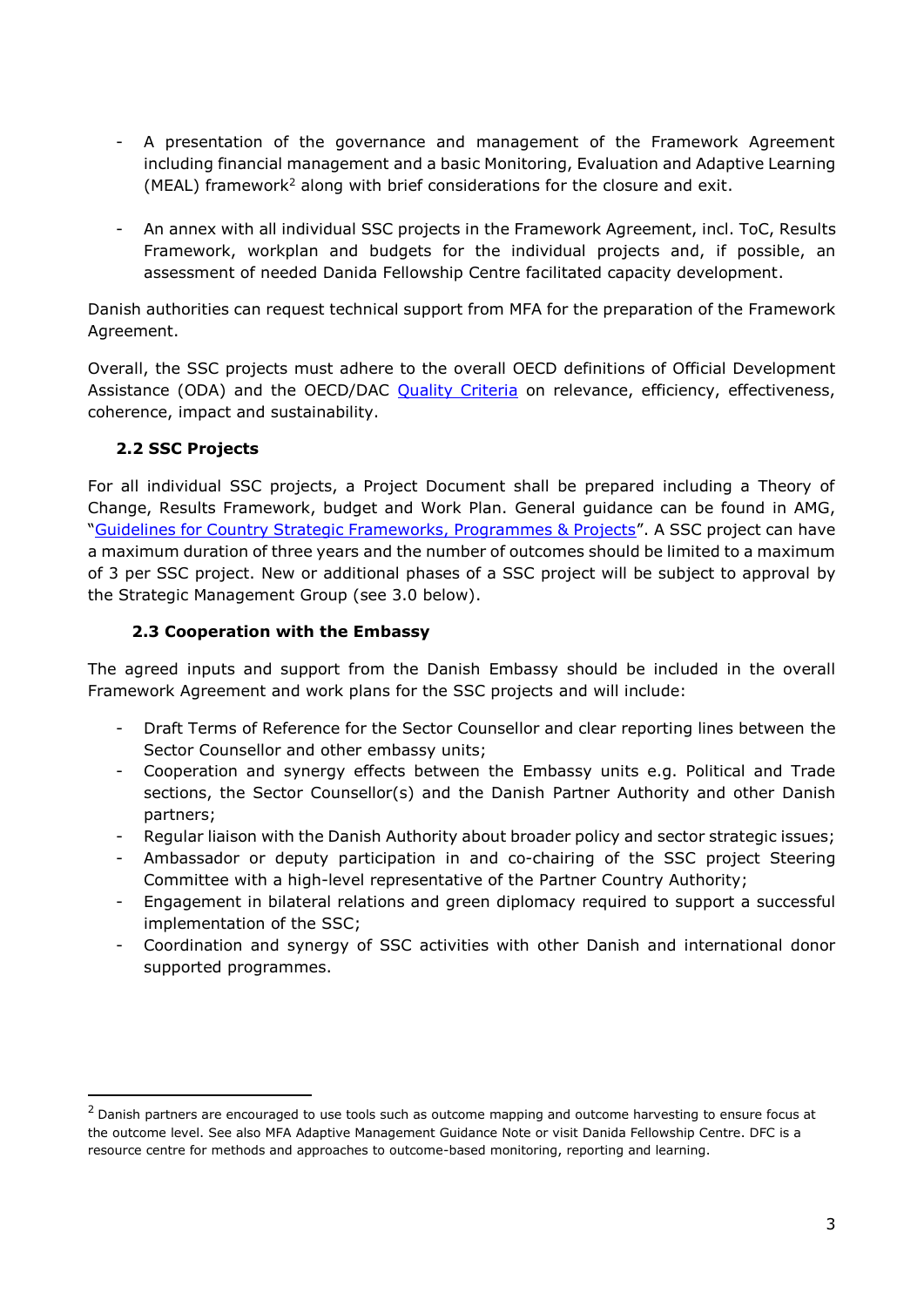## **2.4 Private sector engagement**

-

In cooperation with the Danish Embassy, the Danish Authority will be responsible for the incorporation of private sector engagement in SSC projects. The overall Framework Agreement and work plans for the SSC projects shall address the following:

- During the preparation of the SSC project, a thorough dialogue with groups of Danish companies, investors, financial institutions, business organisations and others interested in the sector/area of cooperation prior to finalizing the Inception Phase of the SSC project conducted by the Embassy;

- During implementation of the SSC project, awareness and activities to promote solutions within Danish strongholds conducted by the Authority and the SSC Counsellor in close coordination with Danish Trade Council<sup>3</sup>;

- Close contact to investors and financial institutions such as IFU and EKF to promote sustainability and follow up of the transformation obtained during the SSC project;

A virtual "Best Practice, Inspiration and Approaches to enhance engagement of the Private Sector in SSC" is launched simultaneously with this manual.

# **2.5 Agreement with Country Partner Authority**

To ensure full commitment to the peer-to-peer collaboration, Partner Country Authorities and the Danish Public Authority will sign an overarching agreement in the form of a Memorandum of Understanding or other legal document prior to commencement of the cooperation. The agreement should include an overall work-plan with roles and responsibilities along with expected outcomes of the collaboration.

Partner authorities will support the implementation through in-kind contributions.

Further, joint annual work plans for the SSC project, incl. assessment of needed Danida Fellowship Centre facilitated capacity development should be prepared, and discussed and endorsed by the Steering Committee.

# **3.0 Framework Agreement Management between Danish Authorities and Ministry of Foreign Affairs (MFA)**

The Danish Authority is responsible for preparing and implementing the SSC projects and the Framework Agreement in close collaboration with Danish embassies and the MFA and under the guidance of MFA policies and strategies. The MFA will engage with the Danish Authority at both strategic and programme management levels. For this purpose, a two-pronged approach is taken:

The Strategic Management Group (SMG) will meet annually at a high-level to discuss relevant sector specific developments and trends relative to the overall vision and objectives of the SSC

<sup>&</sup>lt;sup>3</sup> SSC can promote private sector interest in growth and development markets. In this way, SSC can facilitate or sometimes even generate opportunities for Trade Council (TC). However, SSC cannot work one-on-one for companies with export and investment promotion services. This is the prerogative of TC and are services for payments.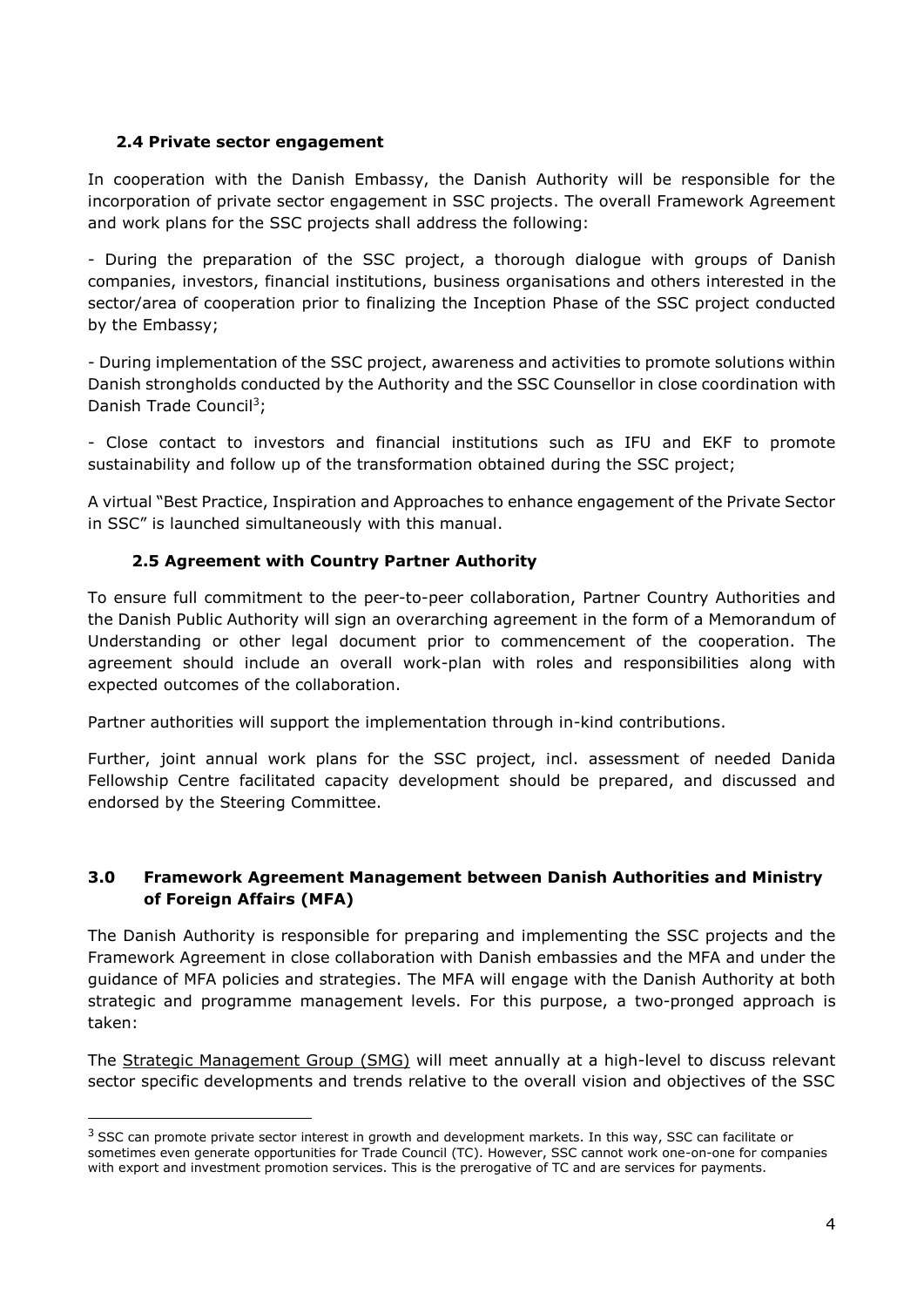Framework Agreement along with other strategic issues of relevance (incl. the use of unallocated funds in the Framework Agreement). The SMG will constitute a forum for strategic discussions and advice in order to maximize the impact of Denmark's international engagement (bi- and multilateral) in the specific sector - and other related matters. The SMG will be responsible for agreeing on the strategic direction of the SSC and ensure that all stakeholders are adequately informed and directed.

A Programme Management Group (PMG) will meet bi-annually on programme management level to discuss programme progress and specific SSC project outputs, results and outcomes.

The PMG meets in spring (February-March) to address the annual progress reporting and the annual financial expenditure report, incl. deviations and challenges encountered during the implementation of the individual SSC projects under the Framework.

In autumn (October-November) the PMG will meet to address the coming years' programme and budget planning, incl. capacity and contributions of all involved stakeholders. The PMG will endorse programme and project changes and ensure that all stakeholders are informed and in compliance with all requirements.

Preparation, facilitation of meetings and follow-up of the SMG and PMG will be the responsibility of the Danish Authority. The Chairmanship of the SMG will circulate between the Danish Authority and MFA while the Chair of the PMG will be the Danish Authority. Meeting documentation will be circulated by the Danish Authority 14 days in advance of the meeting and summary of meetings will be circulated within one week and finalised within two weeks from the meeting held.

The SSC projects will be implemented in various phases starting with $4$ :

- Inception phase: The Danish Authority will prepare an SSC Inception Project Document with a maximum duration of one year and maximum budget of 1.5 million DKK. *The main outcome* of the Inception Phase is a full SSC Project Proposal that will include the finalized SSC project formulation with agreed work plans, budgets and Steering Committee, a Memorandum of Understanding or similar document, and an agreed MEAL system along with a baseline for the SSC project.
- Phase 1: Comprises of the commencement of capacity development activities, bilateral relations and dialogues and engagement of private sector. The *main outcome* of Phase 1 is capacity development of partner authorities and other stakeholders to plan for and develop new or improved framework conditions; bilateral discussions linking technical SSC engagements with sustainability and/or green policy and/or Nationally Determined Contributions<sup>5</sup> (NDC) ambitions with partner country authorities; exposures of the partner country to resource efficient and high-quality Danish private sector solutions, pre-feasibility assessment of investment opportunities, along with an exit strategy or new definition of a new phase as relevant.
- Phase 2: Based on lessons learned and outcomes of Phase 1, consolidation and further implementation of capacity development (sector policies, plans, etc.), bilateral relations, dialogues, private sector engagement, engagement of potential investors etc. The main

-

<sup>4</sup> The full list of outcome targets can be found the Global Result Framework in Annex 2.

<sup>5</sup> NDCs embody efforts by each country to reduce national emissions and adapt to the impacts of climate change. The Paris Agreement (Article 4, paragraph 2) requires each Party to prepare, communicate and maintain successive nationally determined contributions (NDCs) that it intends to achieve.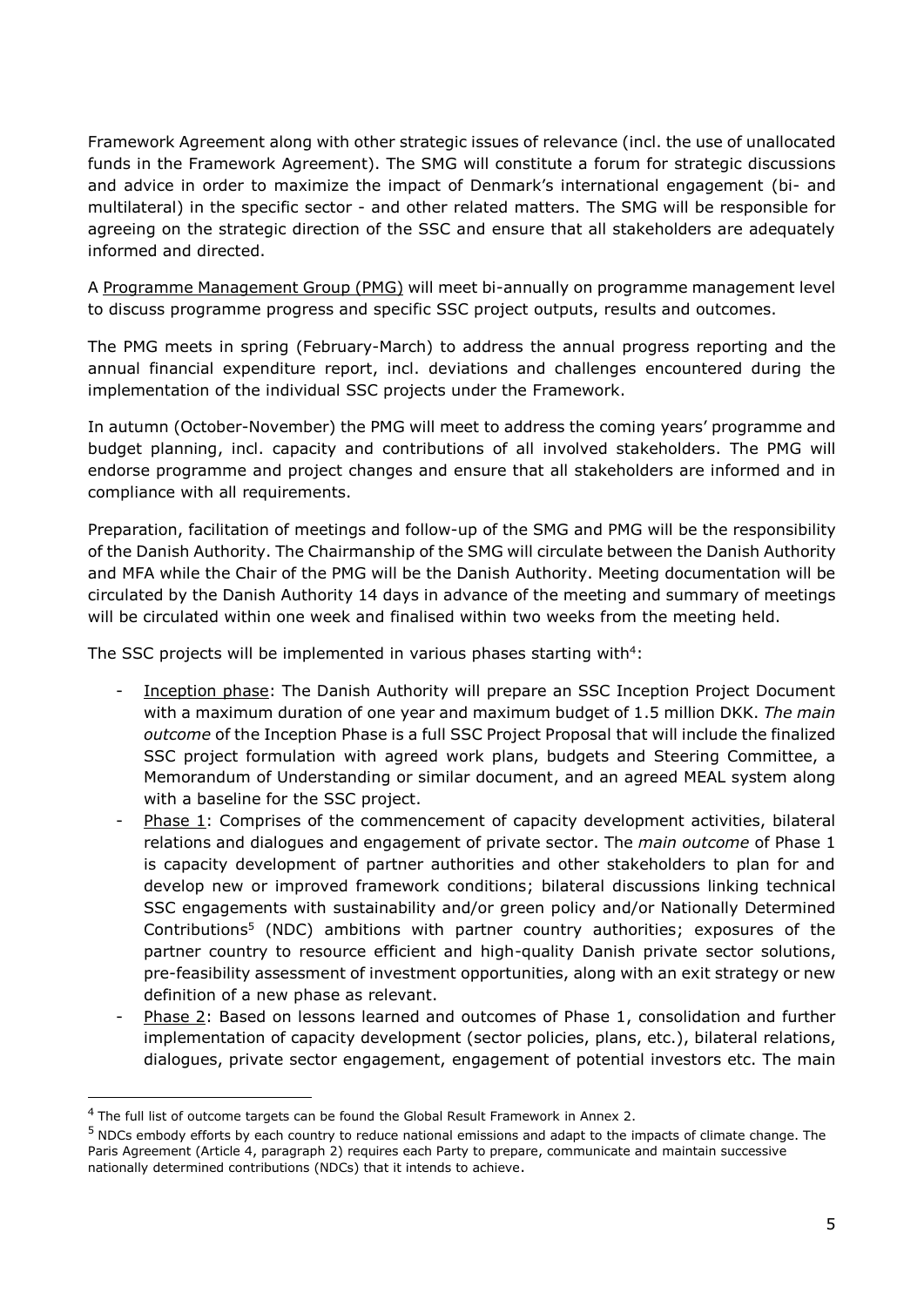*outcome* of Phase 2 is development, endorsement and initial implementation of new or improved framework conditions; strengthened bilateral discussions, continued exposure to Danish solutions along with assessments of investment opportunities. Finally, an exit strategy or new definition of a new phase as relevant.

Phase 3: This phase will focus on consolidation of the transformation initiated with the SSC project. *Main outcomes* of Phase 3 will include implementation and enforcement of new or improved framework conditions; a strong bilateral relationship with the partner country as demonstrated in a MOU or similar legal document with partner country authorities<sup>6</sup> and exposure to Danish solutions institutionalised and independent of SSC along with documentation of feasible investment prospects.

Phase 1-3 are each expected to have a maximum duration of three years and a budget of max. DKK 10 million. All phases are concluded individually. To move from one phase to the next requires separate argumentation and is a decision to be taken by the SMG.

All SSC projects are expected to be completed no later than after Phase 3 (corresponding to 10 years) including the inception phase, but can be ended after any phase if assessed and decided by the SMG. The SMG will decide if a Phase 4 exceptionally can be justified and endorsed depending on the results expected from a Phase 4.

The Danish authority will provide written annual status reports for the PMG meetings. The PMG will prepare a brief status report prior to the annual SMG meeting.

The Framework budget is based on the individual SSC projects planned. The budgets will be presented as annual output budgets with rolling plans for four years. All annual budget approvals will be subject to provision of funding under the Finance Act.

The provision of annual output-based budgets with rolling plans for four years will allow for SSC projects to be initiated under one Framework Agreement and be completed under a subsequent Framework Agreement. During the implementation of a four-year framework agreement, new SSC projects or SSC projects moving from one phase to the next (1-3) can be endorsed by the SMG using the unallocated funds in the Framework Agreement and based on available funding.

All Framework Agreements will set aside funding for a Mid-term review in accordance with the Guiding Principles.

# **4.0 SSC Project Administration between Danish Authority and Partner Country**

Administration and Governance of the individual SSC project in partner countries is the responsibility of the Danish Authority. To govern the SSC Project a Steering Committee will be established<sup>7</sup>. Members of the Steering Committee will, in addition to the Danish Authority, be comprised of a representative of the Danish Embassy and a high-level representative of the partner authority along with the Sector Counsellor acting as secretary to the Steering

-

 $6$  Green Strategic Alliance; Energy Compact; as examples.

 $<sup>7</sup>$  If need be more than one Steering Committee can be established.</sup>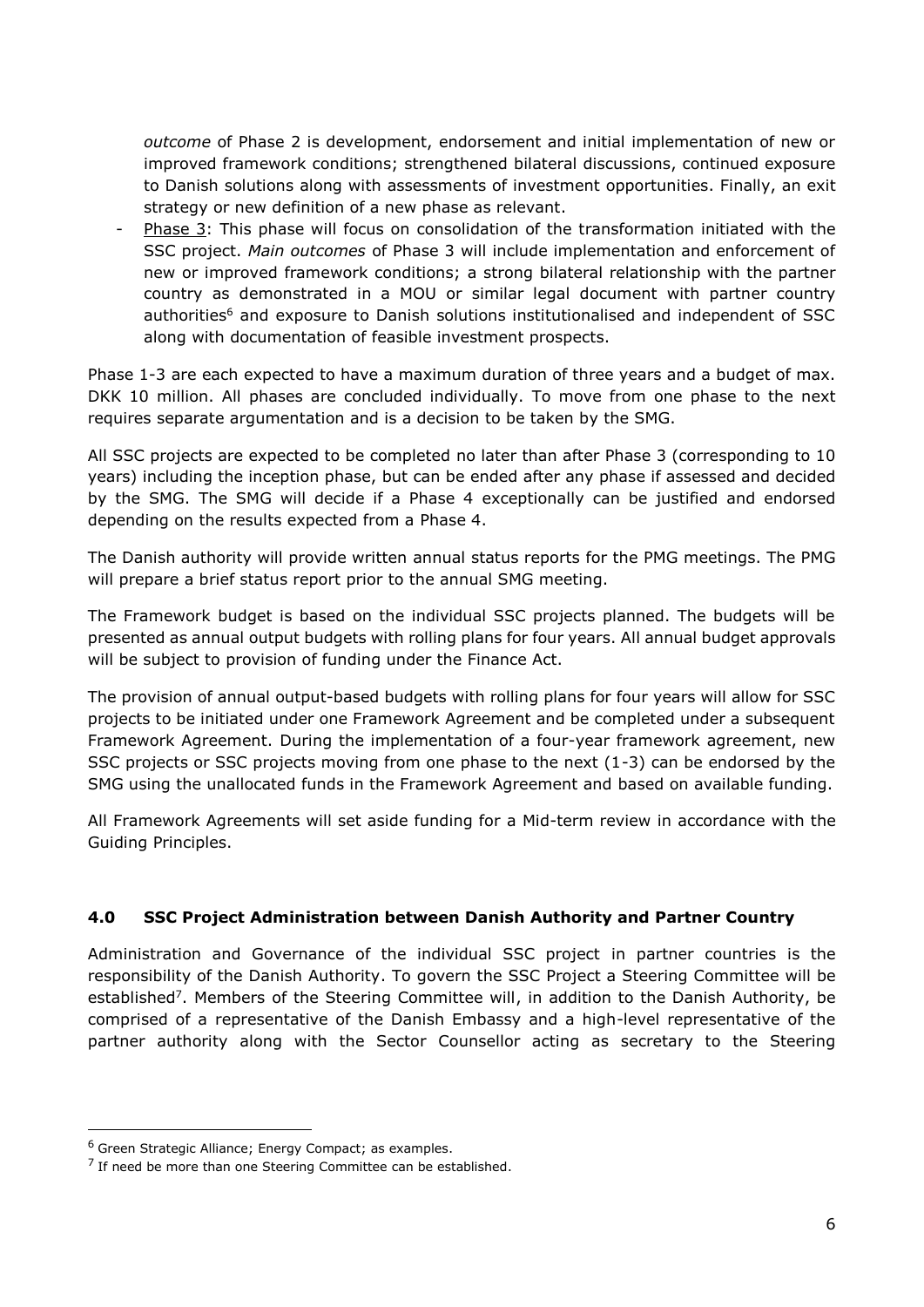Committee. The Danish Ambassador or his/her deputy will co-chair<sup>8</sup> the Steering Committee together with a high-level representative of the Partner Country.

The Steering Committee will review and approve the final SSC Project Document and work plan. It will monitor progress in delivering on agreed work plan and outputs. Discuss and suggest changes to the work plan relative to changes in context, risks and identified critical assumptions. The Steering Committee will discuss opportunities for incorporation of DFC learning programmes and research projects under Window 2 as well as other relevant development initiatives. The Steering Committee will approve annual work plans.

Additionally, the Steering Committee can include high level strategic discussions and dialogues on sector specific development, green transition and inclusive growth and sustainable development.

The Danish Authority will ensure that the SSC project is fully aligned with The Framework Agreement with MFA and is compliant with the MFA AMG and other guidelines.

# **5.0 Sector Counsellors**

-

The role of the Sector Counsellor is described in the [Danish Finance Act §06.38.02.13](https://fm.dk/media/18455/fl21a.pdf)

The Sector Counsellor is responsible for:

- Facilitating and supporting the Danish Authority in the identification, development and implementation of SSC projects, incl. regular dialogue and coordination with the Danish Authority and the partner authority;
- Developing broad networks and facilitating contacts, building knowledge about the sector, incl. in-depth knowledge about the framework conditions in the partner country and sharing this knowledge with colleagues at the Embassy and with the Danish Authority;
- Taking part in implementation as relevant and agreed in the Work Plan, incl. acting as secretary to the Steering Committee and be called upon for particular PMG agenda issues;
- Promoting wider strategic sector partnerships in close collaboration with the political/development/trade sections at the Embassy;
- Developing country progress reporting in cooperation with the Danish Authority;
- Contributing to identification of scholarship opportunities and research partnerships in coordination with the Danish Authority and the Danida Fellowship Centre (DFC).

As a rule of thumb, the Sector Counsellor will spend 80% of the time on specific SSC project related matters. The remaining 20% of time may be used on other sector relevant activities including green diplomacy and Government Public Affairs (GPA).

The Embassy is responsible for determining the best position of the Sector Counsellor in the local organigram. In close dialogue with the Danish Authority, the Embassy is responsible for the development of specific Terms of References for the Sector Counsellor and to ensure a written understanding with the Counsellor on the roles and responsibilities of the Counsellor.

<sup>8</sup> Exceptions might be made after consultations with the Embassy and MFA.